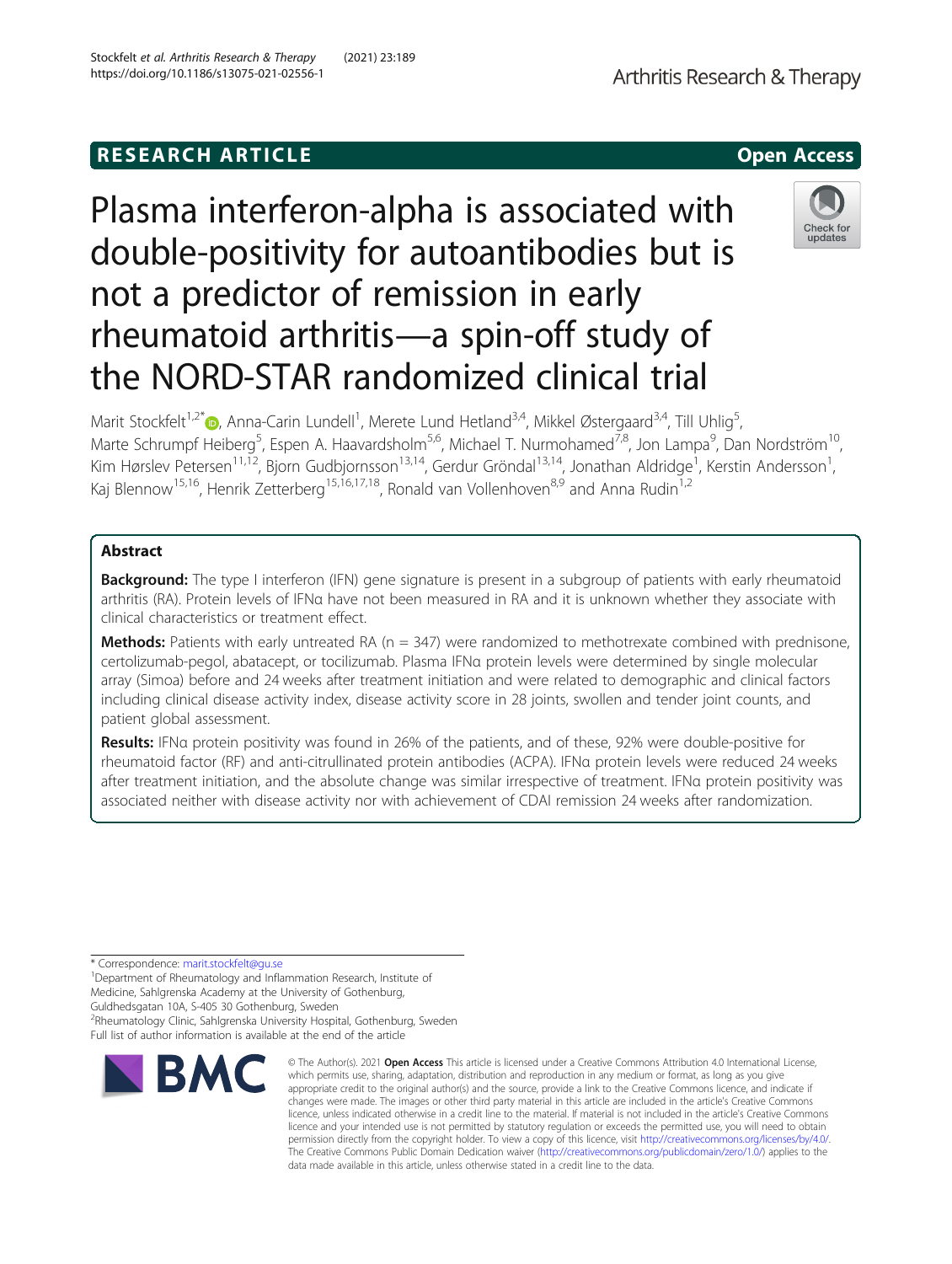Conclusion: IFNa protein positivity is present in a subgroup of patients with early RA and associates with doublepositivity for autoantibodies but not with disease activity. Pre-treatment IFNα positivity did not predict remission in any of the treatment arms, suggesting that the IFNα system is distinct from the pathways of TNF, IL-6, and T-cell activation in early RA.

A spin-off study of the NORD-STAR randomized clinical trial, NCT01491815 (ClinicalTrials), registered 12/08/2011, <https://clinicaltrials.gov/ct2/show/NCT01491815>.

# Introduction

Rheumatoid arthritis (RA) is a chronic disease characterized by joint inflammation, which if untreated may lead to progressive bone destruction. Genetic and environmental factors contribute to the predisposition towards disease development, including smoking and genes of the type I interferon (IFN) pathway  $[1-3]$  $[1-3]$  $[1-3]$  $[1-3]$ . The majority of patients with RA have autoantibodies against the Fc portion of IgG (rheumatoid factor (RF)) and/or citrullinated peptides (ACPA). Two studies have shown that ACPA positivity is associated with elevated expression of type I IFN responsive genes (IRG) in RA  $[4, 5]$  $[4, 5]$  $[4, 5]$ , while others have reported that these factors are unrelated [\[6](#page-9-0), [7\]](#page-9-0). Whether RF or ACPA are associated with IFN $\alpha$  protein is unknown.

The majority of IFN $\alpha$  is produced by plasmacytoid dendritic cells following their recognition of microbial nucleic acids and immune complexes. Binding to the type I IFN receptor leads to upregulation of genes involved in immune processes including restriction of viral replication and enhancement of B cell responses [\[8](#page-9-0)]. A persistent upregulation of IRG, the type I IFN signature, is evident in several autoimmune diseases including systemic lupus erythematosus (SLE) and RA [[9\]](#page-9-0). In RA, the expression of IRG is upregulated in peripheral blood compared to controls [\[10](#page-9-0)] and was suggested to associate with disease activity [[11\]](#page-9-0) and predict treatment response to tumor necrosis factor inhibitors (TNFi) [[12](#page-9-0)– [14\]](#page-9-0), interleukin-6 receptor inhibitors (IL-6Ri) [[15\]](#page-9-0), and B-cell depletion therapy [\[16](#page-9-0)–[19\]](#page-10-0). However, the stimulation of IRG expression is not specific for IFNα and which genes to include is not standardized. Since functional bioassays are not specific for IFNα, and traditional ELISAs are insufficiently sensitive, a reliable method to measure IFNα protein has been lacking. Recently, a digital ELISA based on single molecular array (Simoa) was developed that enables direct quantification of  $IFN\alpha$ at attomolar levels  $[20]$  $[20]$  $[20]$ . In SLE, IFN $\alpha$  protein associated with disease activity and predicted the duration of remis-sion [[21\]](#page-10-0), but protein levels of IFN $\alpha$  have previously neither been reliably measured in RA nor related to clinical characteristics or treatment effect.

Early and effective medical treatment improves wellbeing and prognosis in RA. Current European and US

guidelines advocate initiating treatment with methotrexate (MTX) or other conventional synthetic diseasemodifying anti-rheumatic drug (DMARD) [\[22](#page-10-0), [23](#page-10-0)]. If the therapeutic effect is insufficient, another conventional, biologic, or targeted synthetic DMARD may be added. In the NORD-STAR cohort, active conventional treatment and biologic treatment with certolizumab-pegol, abatacept, and tocilizumab were compared head-to-head [[24\]](#page-10-0). All four treatments achieved high remission rates on a group level. At the individual level, it may be possible to predict treatment effect using biomarkers, but specific biomarkers that inform on the effect of different treatment strategies in early RA are lacking.

We used plasma samples from the Swedish patients in the NORD-STAR cohort to explore whether IFNα protein positivity is present in patients with early untreated RA, whether levels of IFNα change after treatment with conventional and biologic treatment strategies, and whether baseline IFNα protein levels predict remission at week 24.

# Materials and methods Study population

The study population consisted of 347 Swedish patients included in the NORD-STAR trial, a multinational phase four, investigator-initiated, randomized observer-blinded clinical trial of 812 patients with early untreated RA [[24\]](#page-10-0). All patients fulfilled the American College of Rheumatology (ACR) and European League Against Rheumatism (EULAR) 2010 criteria. Patients were assessed for eligibility during 2012–2018. All patients were of age 18 or above, had a symptom duration of fewer than 24 months, and at least two (of 66) swollen and two (of 68) tender joints. All patients had to be RF and/or ACPA positive or have a C-reactive protein (CRP) of at least 10 mg/L. All patients had moderate to severe disease activity score (DAS28-CRP ≥ 3.2) and all were DMARD naïve. Active infection or any major episode of infection requiring hospitalization within 4 weeks of screening constituted exclusion criteria. All participants signed a written informed consent and the study was approved by the regional ethics board in Stockholm (d.nr. 2011/2069-31/4 and amendment 2019-05705).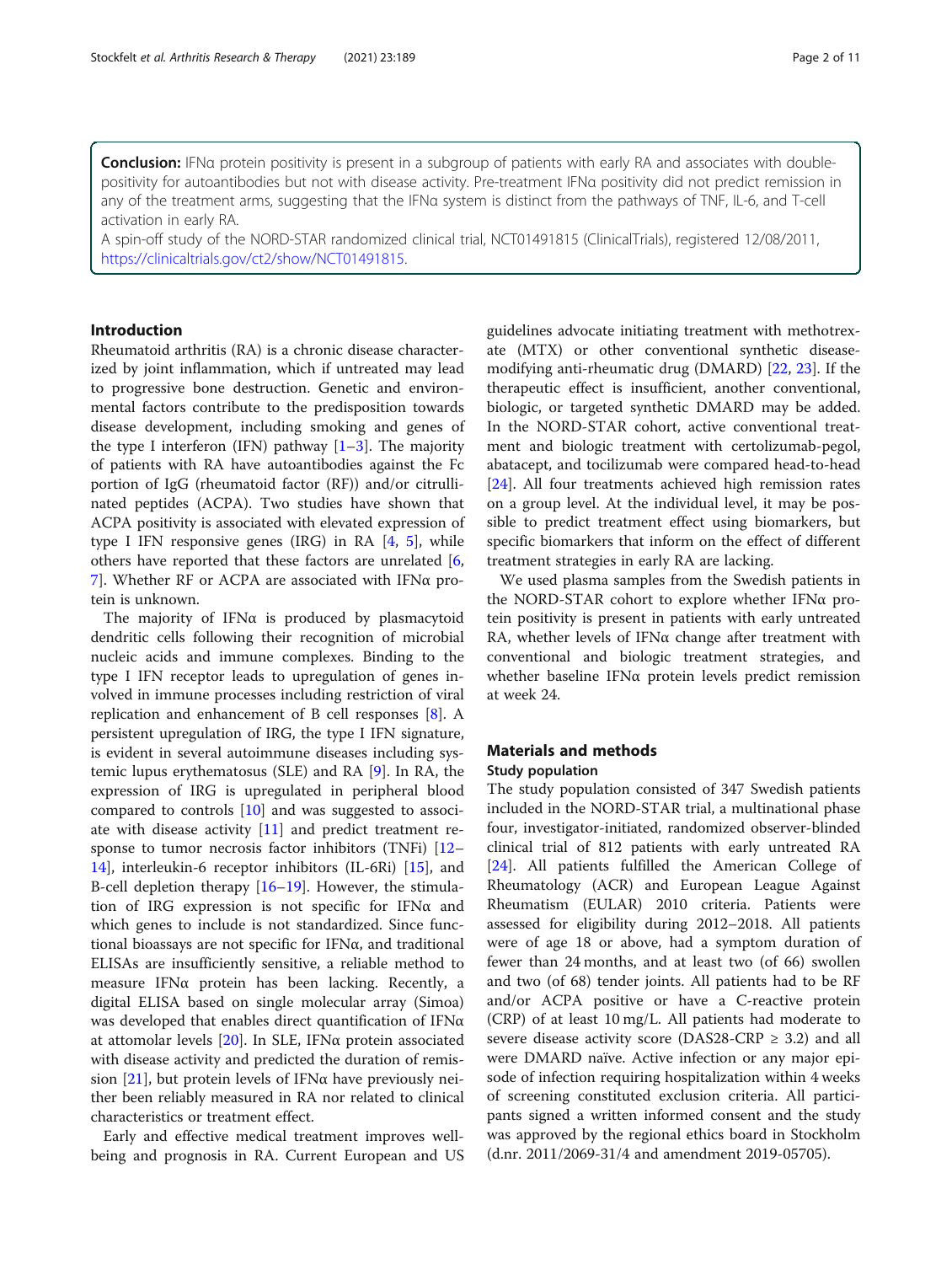# Intervention

Details of the study protocol and data regarding clinical outcome at week 24 in the full NORD-STAR cohort are published [\[24](#page-10-0), [25](#page-10-0)]. In brief, Swedish patients were randomized 1:1:1:1 stratified by ACPA and sex to MTX escalated to 25 mg/week with folic acid supplementation combined with one of the following: arm 1, active conventional treatment (oral prednisone tapered from 20 to 5 mg/day in 9 weeks); arm 2, TNFi (certolizumab-pegol, 200 mg subcutaneously every other week, loading dose 400 mg at weeks 0, 2, and 4); arm 3, cytotoxic Tlymphocyte-associated molecule-4 immunoglobulin (CTLA-4Ig, abatacept, 125 mg subcutaneously every week); or arm 4, IL-6Ri (tocilizumab, 8 mg/kg intravenously every 4 weeks or 162 mg subcutaneously every week). There was no difference between the intentionto-treat and the per-protocol treatment arm. Oral steroids were not allowed for patients who received a biological DMARD (arm 2–4). Intra-articular corticosteroid injections were allowed on demand up to week 20 in arm 1 and until week 12 in arm 2–4. If an oral dose of 25 mg/week MTX was not tolerated, the dose was reduced or changed to subcutaneously administered MTX; if MTX was still not tolerated, it was replaced with leflunomide or azathioprine, or monotherapy for patients on biologic medication. None of the patients was treated with hydroxychloroquine.

# Clinical evaluation

The primary clinical endpoint was remission according to the clinical disease activity index (CDAI  $\leq$  2.8) at week 24. In addition, disease activity was evaluated on day 1 before the start of treatment and 24 weeks after treatment initiation with the following parameters: CRP, erythrocyte sedimentation rate (ESR), DAS28-ESR and DAS28-CRP, swollen joint count in 66 joints (SJC66), tender joint count in 68 joints (TJC68), and patient global assessment (PGA). Positivity for ACPA and RF was determined according to cut-off levels at the local laboratories.

#### Quantification of IFNα in plasma

Plasma was kept frozen until analysis. Plasma IFNα protein concentration was measured with Simoa on an HD-1 Analyzer (Quanterix, Billerica, MA). The analysis was performed blinded to patient characteristics. The Simoa assay contained an inhibitor for RF and heterophilic antibodies in order to prevent false-positive results. Values below the detection limit were assigned the lowest limit of detection (LLOD, 70 fg/mL). Within-run and between-run coefficients of variation (CVs) for the Simoa assay were 9.8% and 7.3% at 1.9 pg/mL and 8.1% and 7.3% at 10.6 pg/mL. The assay was not controlled for concentrations lower than  $1.9 \text{ pg/mL}$ . IFN $\alpha$  protein positivity was defined as an IFN $\alpha$  level  $\geq 136$  fg/mL, based on three standard deviations above mean level for healthy blood donors, measured using the same method [[21\]](#page-10-0). IFN $\alpha$  protein levels could not be obtained due to a technical error in one sample collected at baseline and one sample collected at 24 weeks.

# **Statistics**

Mann-Whitney U-test, Wilcoxon matched-pairs signed rank test, Kruskal-Wallis test followed by Dunn's multiple comparison test (GraphPad Prism software v9.02, La Jolla, CA), and Fisher's exact test (IBM SPSS Statistics v27, Armonk, NY) were used as described in the respective figure legends. For analysis of autoantibody status in relation to IFNα, after Fisher's exact test, a post hoc step-down Bonferroni-Holm correction for multiple testing was performed. Multivariable logistic regression was used to identify factors independently associated with IFNα protein positivity and identify whether IFNα protein positivity was independently associated with remission at week 24 (GraphPad Prism software). A p-value of  $< 0.05$  was considered statistically significant (\*P  $< 0.05$ , \*\*P < 0.01, \*\*\*P < 0.001, and \*\*\*\*P < 0.0001).

#### Results

# IFNα protein positivity is present in a subgroup of untreated early RA patients

Baseline demographic and clinical characteristics of the 347 patients with untreated early RA in each treatment arm are shown in Table [1](#page-3-0). There were no significant differences in baseline characteristics between the four treatment arms. Of the 346 patients with data for plasma IFNα protein levels at baseline, 26% (n = 91) were IFNαpositive, with similar proportions in the four treatment arms, i.e., methotrexate in combination with either prednisone (27%, n = 23), TNFi (22%, n = 19), CTLA-4Ig  $(29\%, n = 27)$ , or IL-6Ri  $(27\%, n = 22)$  (Fig. [1\)](#page-3-0).

# IFNα protein positivity is associated with doublepositivity for RF and ACPA

To determine the demographic and clinical characteristics of the IFNα protein-positive subgroup, we compared patients who were positive or negative for IFNα protein at baseline. IFN $\alpha$  protein positivity was associated with double-positivity for RF and ACPA, and of IFNαpositive patients, 92% were double-positive for RF and ACPA compared to 57% of IFNα-negative patients. In contrast, only 3% of IFN $\alpha$ -positive patients were doublenegative, and only 4% were positive for either RF or ACPA compared to 13% and 29% of IFNα-negative patients, respectively (Table [2](#page-4-0) and Additional Figure [1](#page-8-0)). Baseline IFNα protein positivity was not associated with age, sex, or BMI, and not with disease activity measures at baseline or 24 weeks after treatment initiation. Similar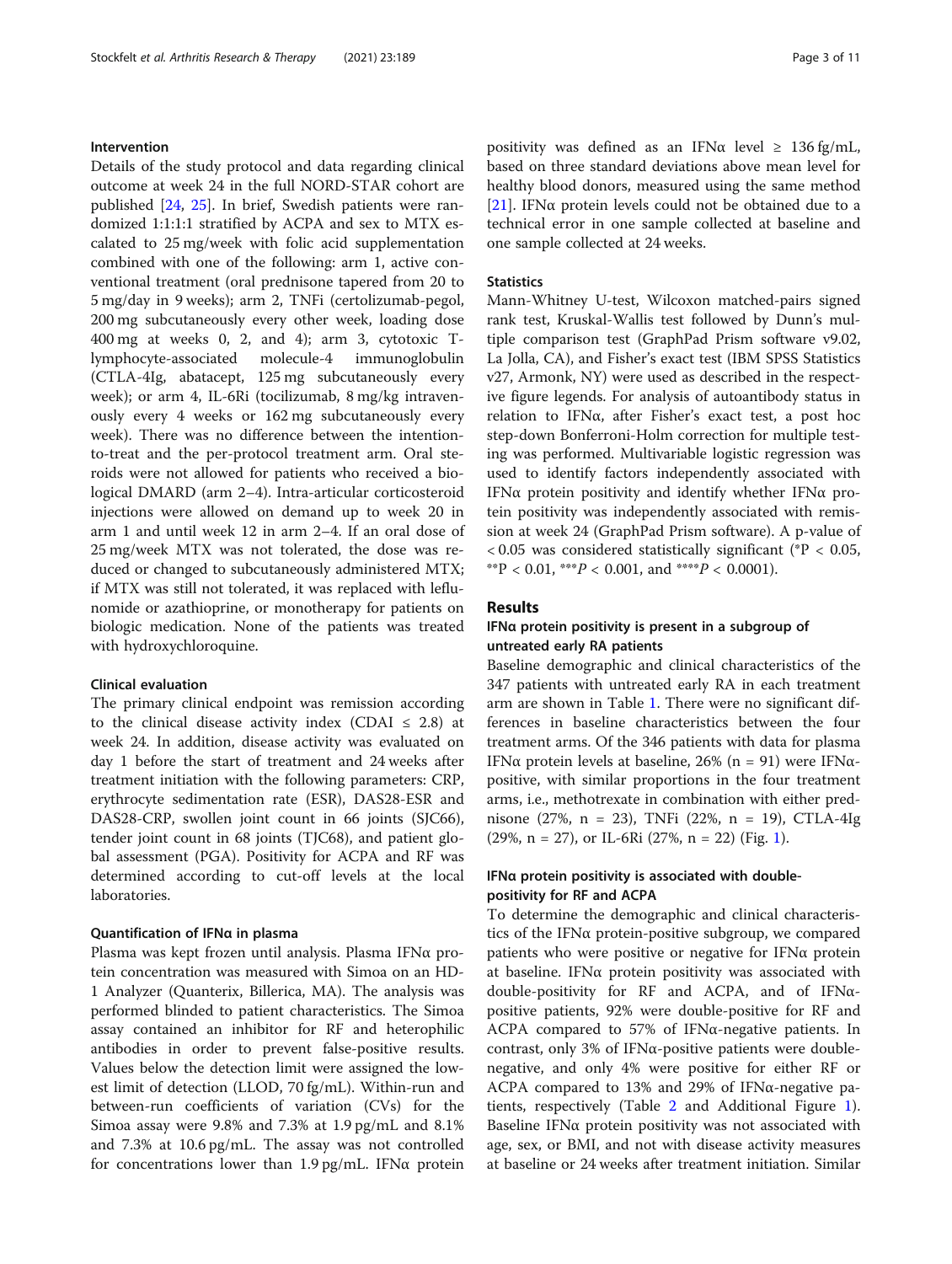<span id="page-3-0"></span>Table 1 Baseline characteristics of untreated patients with early RA in the four treatment arms

| $N = 347$                             | $MTX + prednisone (n = 85)$ | $MTX + TNFi (n = 87)$ | $MTX + CTLA-4lg (n = 92)$ | $MTX + IL-6Ri (n = 83)$ | P-value |
|---------------------------------------|-----------------------------|-----------------------|---------------------------|-------------------------|---------|
| Age, years <sup>a</sup>               | $62(21-81)$                 | 58 (21-79)            | 58 (18-82)                | 53 (25-79)              | 0.29    |
| Female sex <sup>b</sup>               | 58 (68%)                    | 58 (67%)              | 62 (67%)                  | 57 (69%)                | 0.99    |
| BMI, kg/m <sup>2a</sup>               | $26(18-43)$                 | $25(19-37)$           | $26(18-38)$               | $25(20-43)$             | 0.11    |
| Current smoker <sup>b</sup>           | 12 (14%)                    | 20 (23%)              | 18 (20%)                  | 22 (27%)                | 0.22    |
| Autoantibody status                   |                             |                       |                           |                         | 0.55    |
| RF-ACPA-b                             | 11 (13%)                    | 10 (11%)              | 11 (12%)                  | 4 (5%)                  |         |
| RF+ACPA-b                             | 5(6%)                       | 6(7%)                 | 5(5%)                     | $9(11\%)$               |         |
| $RF-ACPA+^b$                          | 11 (13%)                    | 14 (16%)              | 12 (13%)                  | 17 (20%)                |         |
| $RF+ACPA+^b$                          | 57 (67%)                    | 57 (66%)              | 64 (70%)                  | 53 (64%)                | $-$     |
| Symptom duration, days <sup>a,c</sup> | 142 (25-813)                | 144 (41-702)          | 170 (37-731)              | 170 (37-691)            | 0.29    |
| <b>CDAI</b> <sup>a</sup>              | 30.7 (7.8-62.8)             | $27.9(8.1 - 68.7)$    | 29.5 (14-68.4)            | 26.8 (8.4–55.2)         | 0.33    |
| DAS28-CRP <sup>a</sup>                | $5.2$ (2.6-7.7)             | $5.1(2.2 - 8.3)$      | $5.1(3.3 - 7.6)$          | $5.0(2.7 - 7.3)$        | 0.21    |
| DAS28-ESR <sup>a</sup>                | $5.6(3.6-8.2)$              | $5.6$ $(2.7-8.7)$     | $5.5(3.7-8.1)$            | $5.3(2.6 - 7.9)$        | 0.23    |
| $SJC-66^a$                            | $13(2-42)$                  | $12(2-34)$            | $11(2-41)$                | $10(1-27)$              | 0.10    |
| $T$ JC-68 $a$                         | $15(2-47)$                  | $15(1-47)$            | $14(0-62)$                | $13(0-47)$              | 0.55    |
| CRP, mg/ $^a$                         | $16(0.5 - 216)$             | $14(0.5 - 180)$       | $11(0.3 - 146)$           | $8.4(0.3-82)$           | 0.19    |
| ESR, $mm/h^a$                         | 31 (4-108)                  | $32(4-98)$            | $28(4-115)$               | $24(2-84)$              | 0.14    |
| PGA, mm <sup>a</sup>                  | $58(2-87)$                  | $57(13 - 100)$        | 61 (19-100)               | 59 (9-100)              | 0.18    |
|                                       |                             |                       |                           |                         |         |

Missing data from one patient regarding BMI, RF, IFN day 1, IFN week 24, CDAI week 24, PGA week 24, and ESR week 24; from two patients regarding CRP day 1 and DAS28-ESR week 24; from three patients regarding CRP week 24; from four patients regarding CDAI day 1 and DAS28-CRP week 24; and from five patients regarding ESR day 1 and DAS28-ESR day 1

MTX methotrexate, TNFi certolizumab-pegol, CTLA-4Ig abatacept, IL-6Ri tocilizumab, BMI body mass index, RF rheumatoid factor, ACPA anti-citrullinated protein antibodies, CDAI clinical disease activity index, DAS28 disease activity score 28 joints, SJC-66 swollen joint count, 66 joints, TJC-68 tender joint count, 68 joints, CRP C-reactive protein, ESR erythrocyte sedimentation rate, PGA patient global assessment

<sup>a</sup>Median (range), Kruskal-Wallis followed by Dunn's multiple comparison test

 $<sup>b</sup>n$  (%). Fisher's exact test</sup>

Retrospective patient-reported joint pain before RA diagnosis



results were obtained when LLOD was used as a cut-off for IFN $\alpha$  positivity (Additional Table [1\)](#page-8-0). When doublepositive patients were divided into IFNα-positive and IFNα-negative patients, no significant differences in CDAI day 1 or week 24 ( $p = 0.07$  and  $p = 0.45$  respectively) or DAS28-ESR day 1 or week 24 ( $p = 0.28$  and  $p =$ 0.79 respectively) were found.

To evaluate whether the association between  $IFN\alpha$ and double-positivity for RF and ACPA was due to demographic or clinical characteristics, multivariable logistic regression analysis was performed (Table [3](#page-4-0)). Double-positivity for RF and ACPA was associated with IFNα protein positivity and increased the odds ratio of IFNα protein positivity ninefold at baseline and fivefold at week 24 when adjusting for current smoking, CDAI, and CRP. Current smoking independently doubled the odds ratio of IFNα protein positivity at week 24 but neither CDAI nor CRP affected the odds ratio. Taken together, baseline IFNα protein positivity was independently associated with double-positivity for RF and ACPA and smoking but not with disease activity in early RA.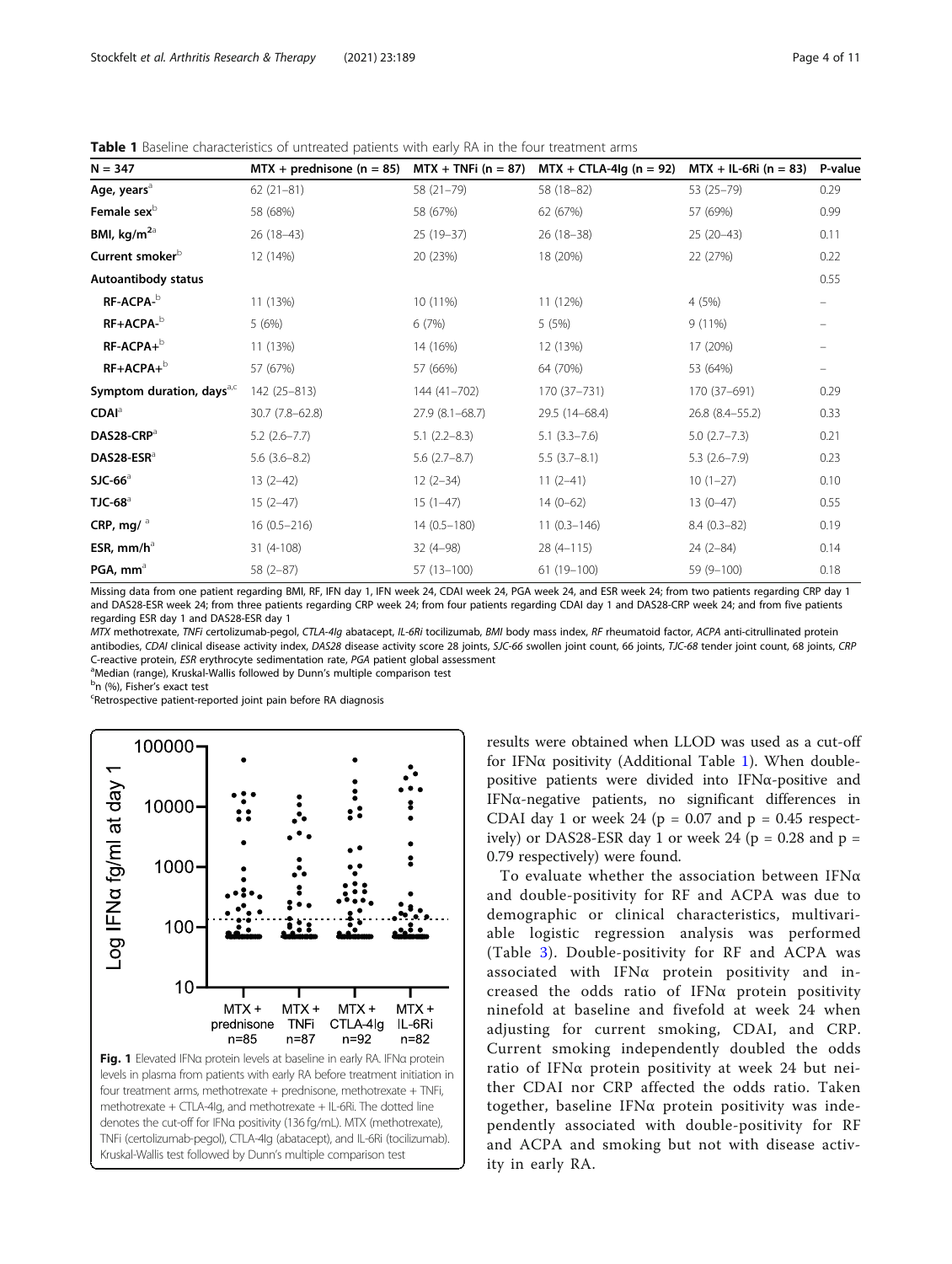# <span id="page-4-0"></span>Table 2 Demographic and clinical characteristics of IFNα-positive and IFNα-negative patients

| $N = 346$                             | IFNa-negative ( $n = 255$ ) | IFNa-positive <sup>a</sup> (n = 91) | p-value      |
|---------------------------------------|-----------------------------|-------------------------------------|--------------|
| Age, years $^{\rm b}$                 | 58 (18-81)                  | $58(21-82)$                         | 0.53         |
| Female sex <sup>c</sup>               | 170 (67%)                   | 64 (70%)                            | 0.60         |
| BMI, kg/m <sup>2b</sup>               | $25(18-43)$                 | $26(19-43)$                         | 0.22         |
| Current smoker <sup>c</sup>           | 46 (18%)                    | 25 (27%)                            | 0.07         |
| Autoantibody status <sup>c</sup>      |                             |                                     | < 0.0001     |
| RF-ACPA-                              | 33 (13%)                    | 3(3%)                               | $p < 0.05^d$ |
| RF+ACPA-                              | 23 (9%)                     | 2(2%)                               | ns           |
| RF-ACPA+                              | 52 (20%)                    | 2(2%)                               | $p < 0.05^d$ |
| RF+ACPA+                              | 146 (57%)                   | 84 (92%)                            | $p < 0.05^d$ |
| Disease activity day 1 <sup>b</sup>   |                             |                                     |              |
| CDAI                                  | 27.8 (7.8-68.7)             | 28.6 (10.1-68.4)                    | 0.13         |
| DAS28-CRP                             | $5.1$ $(2.2-8.3)$           | $5.1(3.3 - 7.7)$                    | 0.38         |
| DAS28-ESR                             | $5.5(2.6-8.7)$              | $5.5(3.3-8.2)$                      | 0.43         |
| $SJC-66$                              | $11(1-42)$                  | $11(2-38)$                          | 0.68         |
| <b>TJC-68</b>                         | $13(0-49)$                  | $16(2-62)$                          | 0.16         |
| CRP, mg/L                             | $14(0.3 - 216)$             | $8(0.5 - 190)$                      | 0.16         |
| ESR, mm/h                             | $28(2 - 115)$               | $28(4 - 108)$                       | 0.26         |
| PGA, mm                               | $59(2 - 100)$               | 56 (22-100)                         | 0.59         |
| Disease activity week 24 <sup>b</sup> |                             |                                     |              |
| CDAI                                  | $3.4(0-28.3)$               | $3.5(0-26.6)$                       | 0.47         |
| DAS28-CRP                             | $2.0(1.1-4.8)$              | $2.0(1.0-5.0)$                      | 0.82         |
| DAS28-ESR                             | $2.3(0-6.0)$                | $2.2(0-5.8)$                        | 0.91         |
| $SJC-66$                              | $0(0-9)$                    | $0(0-7)$                            | 0.88         |
| <b>TJC-68</b>                         | $1(0-37)$                   | $2(0-41)$                           | 0.22         |
| CRP, mg/L                             | $1(0-39)$                   | $1(0.1-15)$                         | 0.86         |
| ESR, mm/h                             | $8(1-78)$                   | $8(1-48)$                           | 0.52         |
| PGA, mm                               | $11(0-78)$                  | $14(0-92)$                          | 0.40         |

BMI body mass index, RF rheumatoid factor, ACPA anti-citrullinated protein antibodies, CDAI clinical disease activity index, DAS28 disease activity score 28 joints, SJC-66 swollen joint count, 66 joints, TJC-68 tender joint count, 68 joints, CRP C-reactive protein, ESR erythrocyte sedimentation rate, PGA patient global assessment

a<br><sup>a</sup>IFNα positivity defined as IFNα protein level above 136 fg/mL<br>bMedian (range), Mann-Whitney Ll-test

Median (range), Mann-Whitney U-test

<sup>c</sup>n (%), Fisher's exact test<br><sup>d</sup>n < 0.05 after post boc

 $p < 0.05$  after post hoc step-down Bonferroni-Holm correction for multiple testing

# Table 3 Factors associated with IFNa positivity at day 1 and week 24

| OR for IFNa positivity at day $1^a$ | 95% CI        | OR for IFNa positivity at week 24 <sup>a</sup> | 95% CI        |  |
|-------------------------------------|---------------|------------------------------------------------|---------------|--|
| 8.92                                | 4.21-22.04    | 5.24                                           | 2.02-17.95    |  |
| 1.70                                | $0.91 - 3.15$ | 2.18                                           | $1.01 - 4.56$ |  |
| 1.02                                | $1.00 - 1.04$ | l .03                                          | 1.00-1.06     |  |
| 1.00                                | $0.99 - 1.01$ | 0.00                                           | $0.98 - 1.01$ |  |
|                                     |               |                                                |               |  |

Multivariable logistic regression with IFNa positivity at day 1 and week 24 as the dependent variable. At day 1, IFNα-positive (n = 91) and IFNα-negative (n = 255). At week 24, IFN $\alpha$ -positive (n = 41) and IFN $\alpha$ -negative (n = 305)

RF rheumatoid factor, ACPA anti-citrullinated protein antibodies, CDAI clinical disease activity index

<sup>a</sup>IFNα positivity defined as IFNα protein level above 136 fg/mL

Yes versus no

<sup>c</sup>Per point increase

<sup>d</sup>Per 1 mg/L increase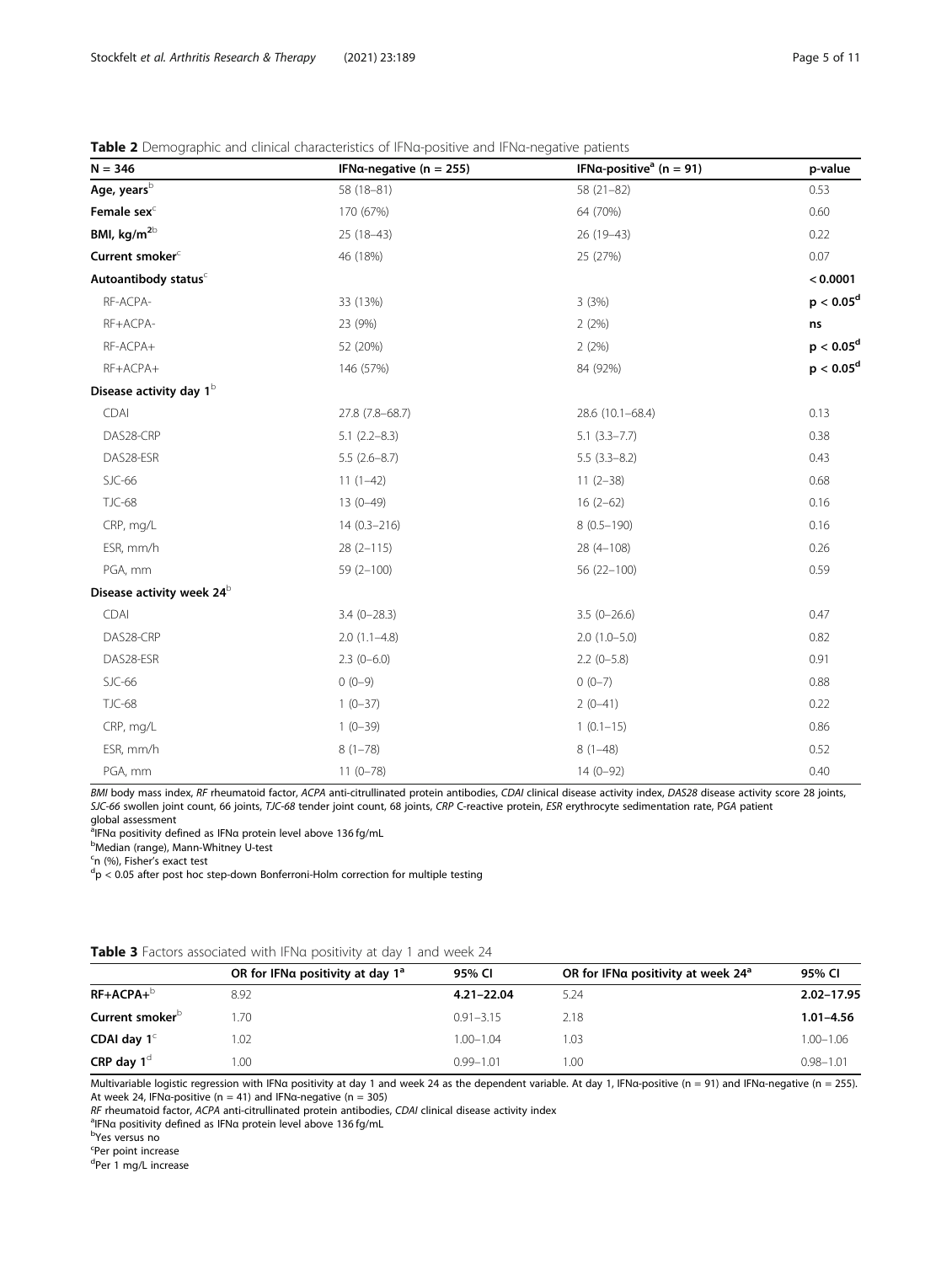# IFNα plasma protein levels decrease to a similar extent in all treatment arms

Next, we investigated the effect of conventional and biologic treatment strategies on IFNα protein levels. IFNα protein levels decreased 24 weeks after treatment initiation in all four treatment arms, and the absolute change in IFNα protein level between day 1 and week 24 did not differ between the treatment arms (Fig. [2A](#page-6-0)–E).

# Baseline IFNα protein levels do not predict remission at week 24

To evaluate IFNα protein in plasma as a biomarker for remission in early RA, we compared baseline IFNα protein levels in patients who achieved CDAI remission at week 24 versus those with low or moderate/high disease activity. Baseline IFNα protein level did not differ according to remission status in the whole group or in any of the treatment arms (Fig. [3A](#page-7-0)–E). Similar results were obtained when we compared patients who achieved DAS28-ESR remission to those with low or moderate/ high disease activity (Additional Figure [2A](#page-8-0)-E).

To ensure that a potential association between  $IFN\alpha$ and remission status was not confounded by factors associated with IFN $\alpha$ , we added IFN $\alpha$  protein positivity, current smoking, and double-positivity for RF and ACPA to a logistic regression model. After adjustment for current smoking and double-positivity, baseline  $IFN\alpha$ protein positivity was still not significantly associated with CDAI (OR 0.79, 95% CI 0.47–1.32) or DAS28-ESR (OR 0.64, 95% CI 0.37–1.09) remission at week 24. In addition, in the 127 patients with IFN $\alpha$  levels above LLOD, the baseline IFN $\alpha$  protein level did not correlate with CDAI or DAS28-ESR at baseline, CDAI or DAS28- ESR at week 24, or absolute change in CDAI or DAS28- ESR from baseline until week 24 (Additional Figure [3](#page-8-0)). Thus, the baseline protein level of IFNα did not predict remission 24 weeks after treatment initiation in patients with early RA.

# **Discussion**

The expression of IRG is upregulated in a subgroup of patients with RA, but IFNα protein levels have not previously been determined in RA. We demonstrate for the first time that IFN $\alpha$  protein positivity is present in a subgroup of patients with untreated early RA. IFNα protein positivity was strongly associated with double-positivity for RF and ACPA but not with disease activity. Treatment with both conventional and biologic DMARDs led to decreased levels of IFNα protein, but the absolute change did not differ between the treatment arms. Pretreatment levels of IFNα protein did not predict remission at week 24.

Previously, gene variants of interferon regulatory factor-5 (IRF-5) were shown to be associated with seronegative RA [[26,](#page-10-0) [27\]](#page-10-0), leading to the notion that the type I IFN pathway may be more important in autoantibody-negative patients. Here, we show that double-positivity for RF and ACPA is associated with increased risk for IFNα protein positivity, while singlepositivity and double-negativity are related to IFNα negativity. One explanation could be that RF and ACPA in combination might induce a more potent stimulation of IFNα protein production. Indeed, double-positive patients with RA exhibit higher levels of the proinflammatory cytokines TNF, IL-6, and IL-1β than single-positive patients [[28](#page-10-0)]. However, it is also possible that IFN $\alpha$  can induce the production of  $RF$  and  $ACPA$ . IFN $\alpha$  stimulates B cell activating factor [\[29](#page-10-0), [30\]](#page-10-0), plasma cell differenti-ation, and antibody secretion [\[31](#page-10-0)]. Thus, IFN $\alpha$  may stimulate RF and ACPA autoantibody production, which form immune complexes that may in turn stimulate plasmacytoid dendritic cells to produce IFNα protein.

The cut-off for IFNα positivity was 136 fg/mL, based on 3 SD above mean level for 68 healthy blood donors [[21\]](#page-10-0). We obtained similar results when using LLOD as the cut-off. When we measured IFNα protein in 27 healthy controls, all had values below LLOD. Using the same cut-off, 52% of patients with SLE were IFNαpositive [[21](#page-10-0)] compared to 26% of early RA patients in the present study. This is in line with previous results, where lower IRG expression has been seen in RA compared to SLE [\[9](#page-9-0), [32\]](#page-10-0). Nucleic acids stimulate IFNα protein production from plasmacytoid dendritic cells, and elevated IFNα protein levels in SLE are associated with the presence of autoantibodies against DNA, ribonucleoprotein, and the RNA-binding Smith antigen [[21\]](#page-10-0). Thus, an explanation for the larger proportion of IFNαpositive patients in SLE relative to RA may be that autoantibodies in SLE target endogenous nucleic acids that may be more potent than RF and ACPA in stimulating IFNα protein production. Besides the presence of autoantibodies, SLE and RA share several pathological features including joint pain, fatigue, and a female predisposition, and the diseases may overlap. Therefore, the shared overexpression of IFN $\alpha$  in subgroups of patients with SLE and RA may contribute to the similarities between the diseases. Since the IFN $\alpha/\beta$  receptor inhibitor anifrolumab suggested improvements to primary or secondary outcomes in SLE [[33](#page-10-0), [34](#page-10-0)], it will be interesting to see whether RA patients with high IFN $\alpha$ protein level may benefit from this medication.

Increased IRG expression is evident in early and established RA. Although the definition varies, elevated IRG expression was described in 42–61% of patients with early RA  $[10, 11]$  $[10, 11]$  $[10, 11]$  $[10, 11]$  and 21–57% of patients with established RA [[9](#page-9-0), [11](#page-9-0), [12](#page-9-0), [35](#page-10-0)–[37\]](#page-10-0). While its effect on remission is unknown, IRG expression has been associated with disease activity in early RA. Elevated baseline IRG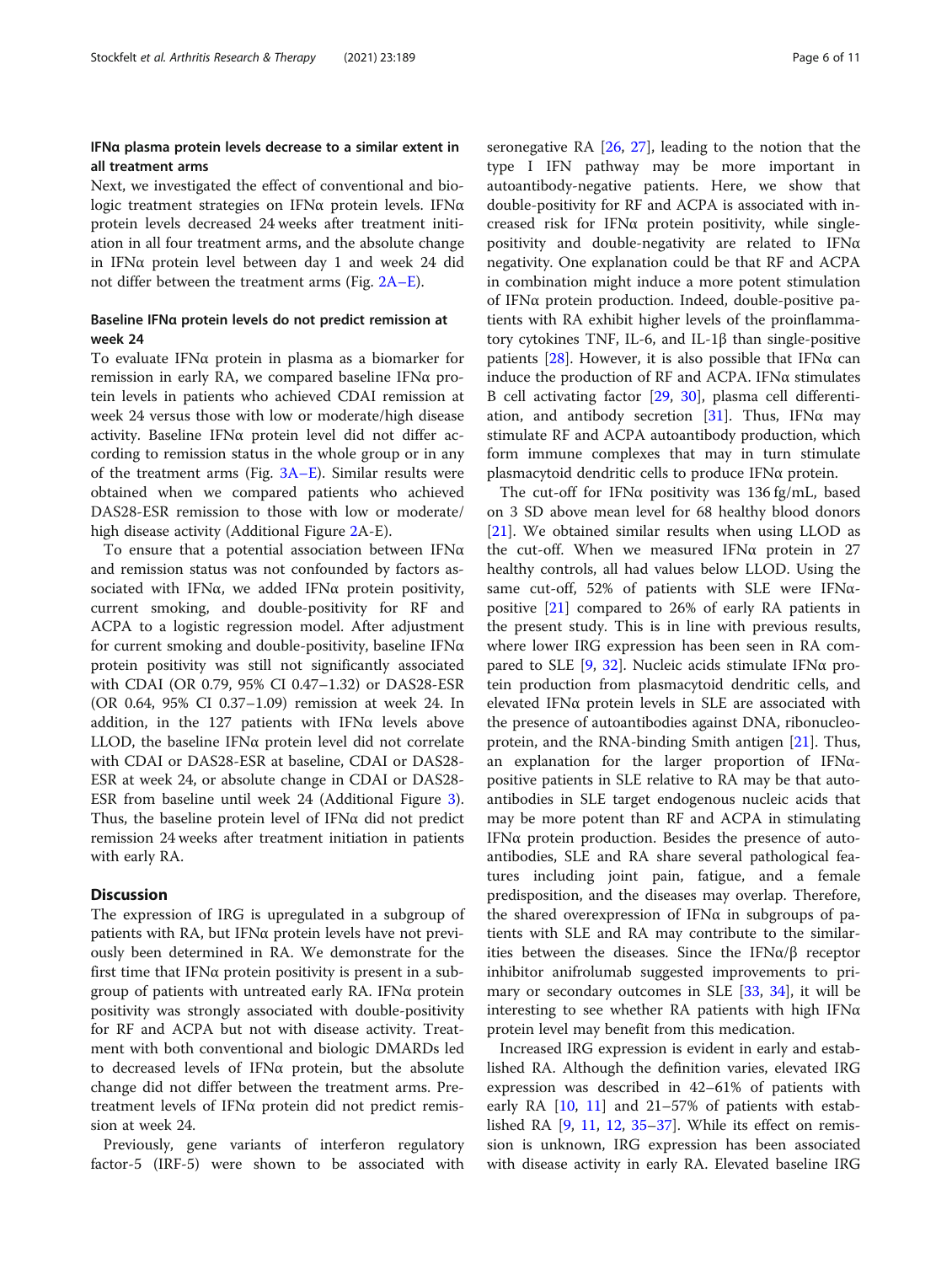<span id="page-6-0"></span>

CTLA-4Ig (abatacept), and IL-6Ri (tocilizumab). Kruskal-Wallis test followed by Dunn's multiple comparison test

expression associated with increased DAS28 6 months after treatment initiation with MTX and glucocorticoid [[5\]](#page-9-0) as well as MTX, intramuscular glucocorticoid, and/or hydroxychloroquine [\[11](#page-9-0)]. However, another study found no association to disease activity 6 months after treatment initiation with MTX, prednisolone, and/or

sulfasalazine [\[38\]](#page-10-0). In the present study, IFN $\alpha$  protein positivity was not related to disease activity or remission 6 months after initiation of conventional or biologic treatment.

IRG expression has been suggested as a predictive biomarker for the response to biologic therapies. High or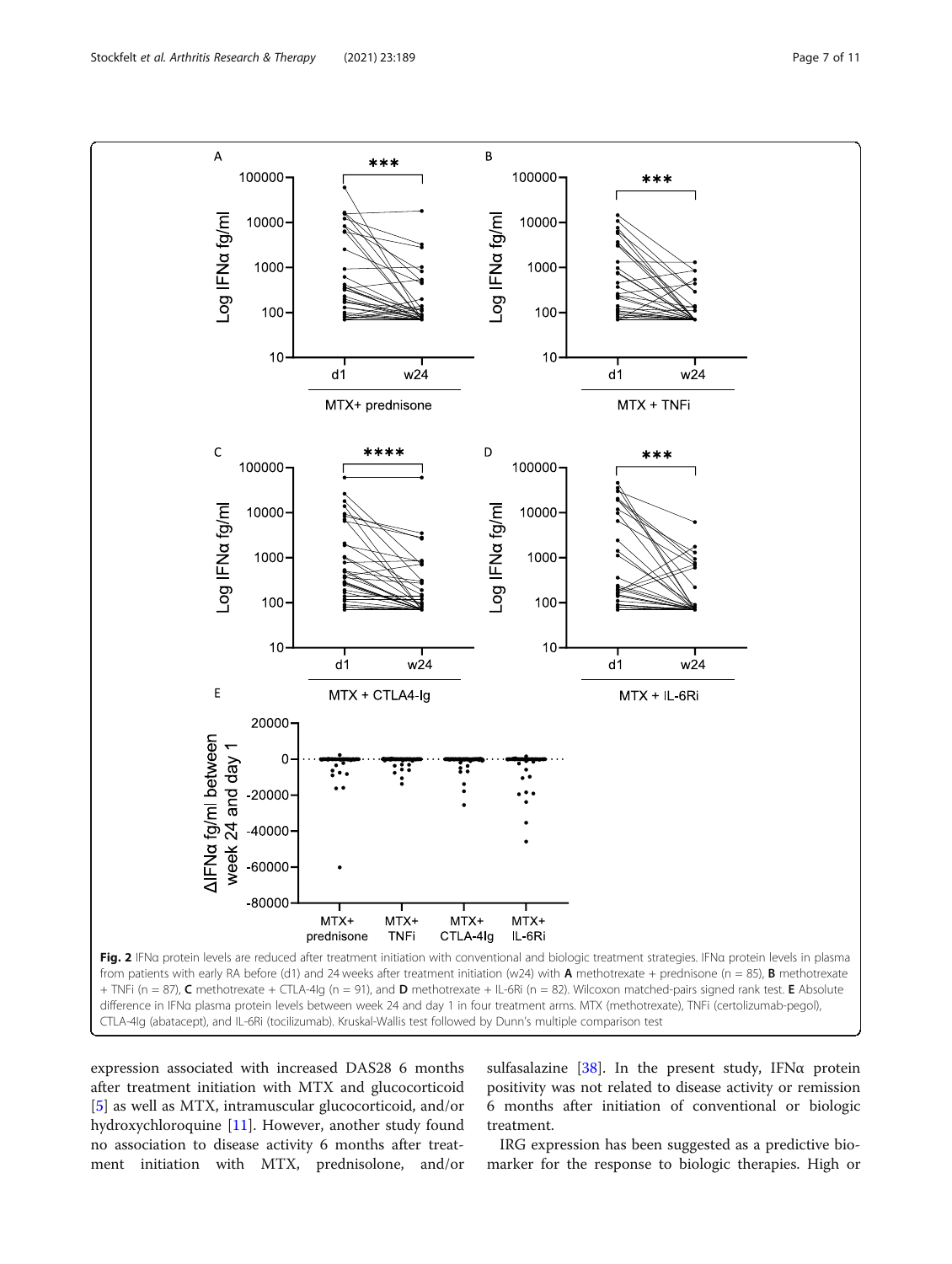<span id="page-7-0"></span>

Dunn's multiple comparison test

increasing IRG expression associated with poor response to anti-TNF treatment [\[12](#page-9-0), [13\]](#page-9-0) although one study reported association with good response [\[14](#page-9-0)] and one saw no association [\[6](#page-9-0)]. Whether IRG expression predicts response to CTLA-4Ig has not been studied, but high IRG expression was also suggested to predict a good response to anti-IL-6Ri treatment [[15\]](#page-9-0). On a protein level, however, we found that IFNα protein levels decreased irrespective of treatment, and the baseline IFN $\alpha$  protein level did not differ according to remission status in any

of the treatment arms. The B-cell depleting agent rituximab was not included as one of the treatment arms, since it is not recommended as the first biological treatment in RA by Swedish or European guidelines. Given the association to autoantibody positivity, it would be of interest to evaluate IFNα protein as a biomarker for treatment effect by rituximab. Indeed, low pre-treatment IRG expression was shown to predict good response to rituximab [[16](#page-9-0)–[19](#page-10-0)]. IFNα stimulates B cell survival, and the repopulation of depleted B-cells may be accelerated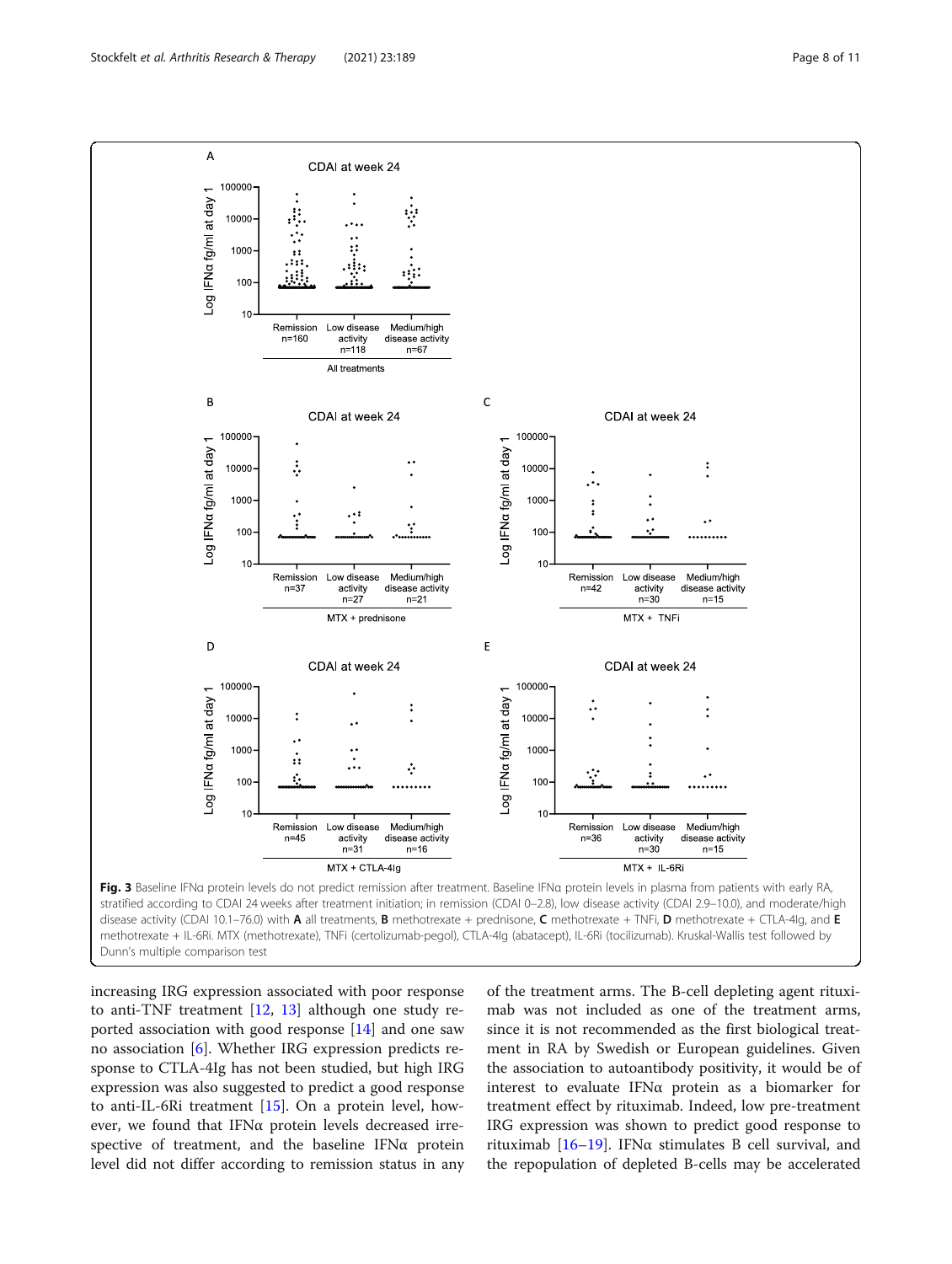<span id="page-8-0"></span>in patients with high IRG expression. In addition, since IFN $\alpha$  exerts its effect through the JAK-STAT pathway, it is relevant to examine whether IFNα protein level may predict treatment effect to JAK inhibitors in early RA.

This study uses data and plasma samples from the investigator-initiated NORD-STAR study in early untreated RA, and the clinical trial design with randomization to four different treatment arms is a major strength. In addition, previous studies have used proxy markers such as IRG expression to evaluate the role of IFN $\alpha$  in RA, while we were able to sensitively measure the levels of IFNα protein in plasma. However, one limitation is that we do not have data for both IRG expression and IFN $\alpha$  plasma levels. Further, the titers of RF and ACPA were measured at different laboratories, which precludes the analysis of autoantibody levels in relation to IFNα protein levels.

## Conclusions

In conclusion, IFNα protein positivity was present in a subgroup of patients with early untreated RA and associated with double-positivity for RF and ACPA, but not with disease activity, and did not predict remission 24 weeks after treatment initiation. The association between IFNα and double-positivity for autoantibodies warrants further investigation regarding the role of IFN $\alpha$  in the pathogenesis of early RA. For example, measurement of IFNα protein in synovial fluid would be of value to elucidate the role of IFNα in the local inflammation of the joint.

#### Abbreviations

ACPA: Anti-citrullinated protein antibodies; ACR: American College of Rheumatology; BMI: Body mass index; CDAI: Clinical disease activity index; CRP: C-reactive protein; CTLA-4Ig: Cytotoxic T-lymphocyte-associated molecule-4 immunoglobulin; DAS28: Disease activity score, 28 joints; DMAR D: Disease-modifying anti-rheumatic drug; ESR: Erythrocyte sedimentation rate; EULAR: European League Against Rheumatism; IFN: Interferon; IL-6Ri: Interleukin-6 receptor inhibitors; IRF: Interferon regulatory factor; IRG: Type I IFN responsive genes; LLOD: Lowest limit of detection; MTX: Methotrexate; NORD-STAR: Nordic rheumatic diseases strategy trials and registries; PGA: Patient global assessment; RA: Rheumatoid arthritis; RF: Rheumatoid factor; Simoa: Single molecular array; SJC-66: Swollen joint count in 66 joints; SLE: Systemic lupus erythematosus; TJC-68: Tender joint count in 68 joints; TNFi: Tumor necrosis factor inhibitors

#### Supplementary Information

The online version contains supplementary material available at [https://doi.](https://doi.org/10.1186/s13075-021-02556-1) [org/10.1186/s13075-021-02556-1.](https://doi.org/10.1186/s13075-021-02556-1)

Additional file 1:. Figure S1. IFNa protein positivity is associated with double-positivity for RF and ACPA. RF/ACPA status in patients who are IFNα positive and IFNα negative at baseline.

Additional file 2:. Figure S2. Baseline IFNa protein levels do not predict remission in any of the treatment arms. Baseline IFNα protein levels in plasma from patients with early RA stratified according to DAS28-ESR 24 weeks after treatment initiation; in remission (DAS28-ESR < 2.6), low disease activity (2.6 < DAS28-ESR ≤ 3.2) or moderate/high disease activity (DAS28-ESR > 3.2) with A) all treatments, B) methotrexate + prednisone,

C) methotrexate + TNFi, D) methotrexate + CTLA-4Ig and E) methotrexate + IL-6Ri. MTX (methotrexate), TNFi (certolizumab-pegol), CTLA-4Ig (abatacept), IL-6Ri (tocilizumab). Kruskal-Wallis test followed by Dunn's multiple comparison test.

Additional file 3:. Figure S3. IFNa protein levels at baseline do not correlate with CDAI or DAS28-ESR. Correlation between IFNα protein level in patients with levels above detection limit at day 1 and A) CDAI day 1, B) CDAI week 24, C) absolute difference in CDAI between week 24 and day 1, D) DAS28-ESR day 1, E) DAS28-ESR week 24 and F) absolute difference in DAS28-ESR between week 24 and day 1. Spearman rank correlation coefficient.

Additional file 4: Table S1 Demographic and clinical characteristics of patients with IFNα below or above lowest limit of detection

#### Acknowledgements

We thank all the patients, investigators, nurses, joint assessors, and study teams involved in the NORD-STAR study. We also thank Simon Krabbe for data processing, Thomas Karlsson at Akademistatistik at Gothenburg University for the statistical support, and Anna Pfister and Irina Nilsson for the technical help with the Simoa analyses.

#### Authors' contributions

MS: data interpretation and analysis, manuscript drafting, review, and editing. ACL: methodology, review, and editing. MLH, MØ, MSH, TU, EAH, MTN, JL, DN, KHP, BG, GG, and RV: project administration, review, and editing. JA and KA: laboratory analysis, review, and editing. KB and HZ: methodology, review, and editing. AR: conceptualization, project administration, data interpretation and analysis, review, and editing. The authors read and approved the final manuscript.

#### Funding

AR is supported by the Swedish Research Council (#2019-01035); the Swedish state under the agreement between the Swedish government and the country councils, the ALF-agreement (#ALFGBG-717541); and King Gustaf V's 80-year foundation (#FAI-2019-0603). MS is supported by the Gothenburg Society of Medicine (#GLS-935039). DN is supported by The Academy of Finland, Finska Läkaresällskapet, and Institutional grant of Helsinki University Hospital. KB is supported by the Swedish Research Council (#2017-00915); the Alzheimer Drug Discovery Foundation (ADDF), USA (#RDAPB-201809- 2016615); the Swedish Alzheimer Foundation (#AF-742881); Hjärnfonden, Sweden (#FO2017-0243); the Swedish state under the agreement between the Swedish government and the County Councils, the ALF-agreement (#ALFGBG-715986); the European Union Joint Program for Neurodegenerative Disorders (#JPND2019-466-236); and the National Institute of Health (NIH), USA (grant #1R01AG068398-01). HZ is a Wallenberg Scholar supported by grants from the Swedish Research Council (#2018-02532); the European Research Council (#681712); Swedish State Support for Clinical Research (#ALFGBG-720931); the Alzheimer Drug Discovery Foundation (ADDF), USA (#201809-2016862); the AD Strategic Fund and the Alzheimer's Association (#ADSF-21-831376-C, #ADSF-21-831381-C, and #ADSF-21-831377-C); the Olav Thon Foundation, the Erling-Persson Family Foundation, Stiftelsen för Gamla Tjänarinnor, Hjärnfonden, Sweden (#FO2019-0228); and the European Union's Horizon 2020 research and innovation program under the Marie Skłodowska-Curie grant agreement No 860197 (MIRIADE) and the UK Dementia Research Institute at UCL. Open access funding is provided by the Gothenburg University library.

#### Availability of data and materials

All data relevant to the study is included in the article or uploaded as supplementary information. Data are available upon reasonable request.

#### **Declarations**

#### Ethics approval and consent to participate

All participants signed a written informed consent and the study was approved by the regional ethics board in Stockholm (d.nr. 2011/2069-31/4 and amendment 2019-05705).

#### Consent for publication

Not applicable.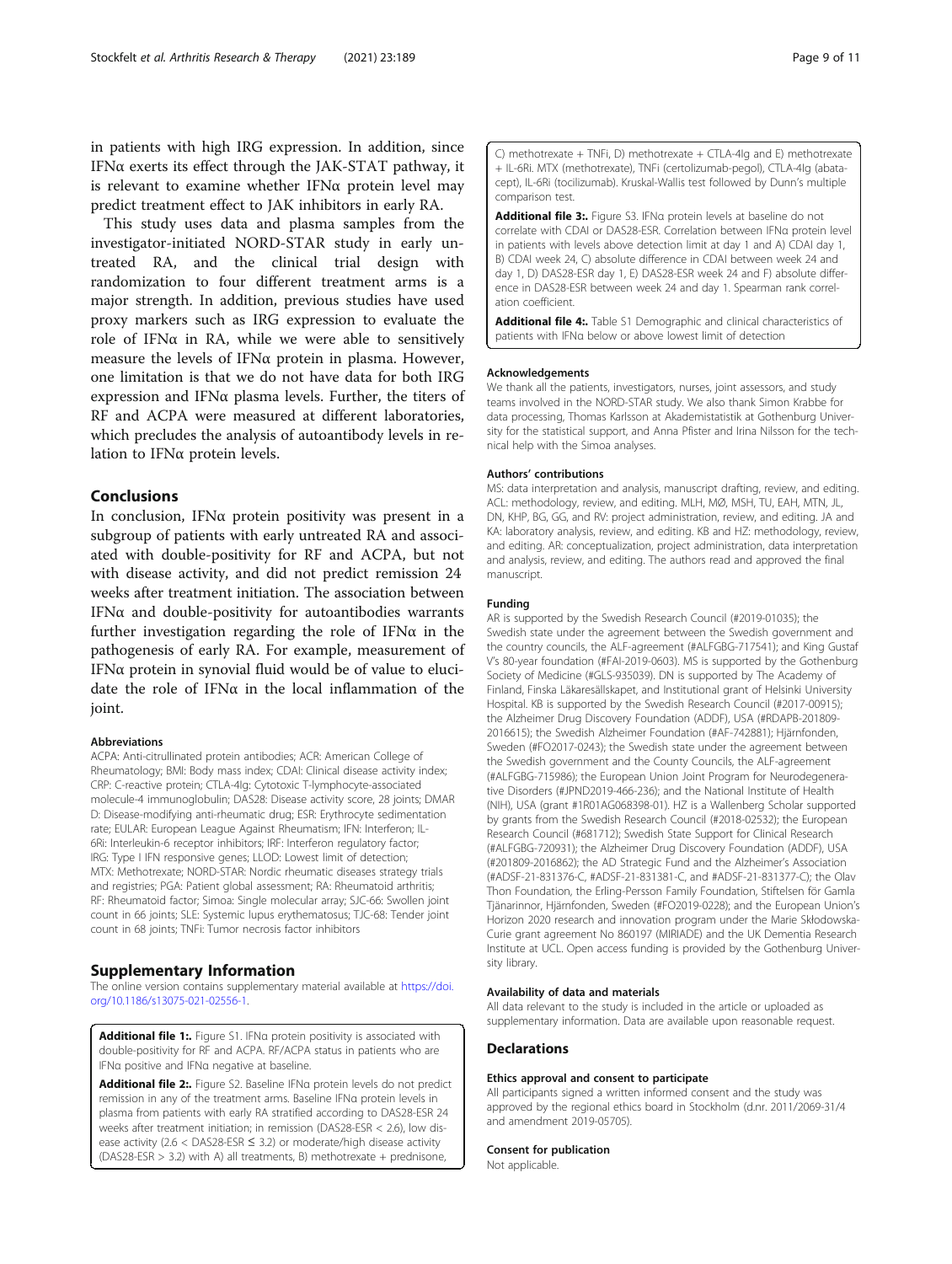#### <span id="page-9-0"></span>Competing interests

MS, ACL, TU, MTN, JL, KHP, GG, JA, KA, and AR have no competing interests to declare. MLH has received research grants from Abbvie, Biogen, BMS, Celltrion, Eli-Lilly, Janssen Biologics B.V, Lundbeck Fonden, MSD, Pfizer, Roche, Samsung Bioepis, Sandoz, and Novartis; chairs the steering committee of the Danish Rheumatology Quality Registry (DANBIO), which receives public funding from the hospital owners and funding from pharmaceutical companies; and co-chairs EuroSpA, which generates real-world evidence of treatment of psoriatic arthritis and axial spondyloarthritis based on secondary data and is partly funded by Novartis. MØ has received research grants from Abbvie, BMS, Merck, Celgene, and Novartis, and speaker and/or consulting fees from Abbvie, BMS, Boehringer-Ingelheim, Celgene, Eli-Lilly, Hospira, Janssen, Merck, Novartis, Novo, Orion, Pfizer, Regeneron, Roche, Sandoz, Sanofi, and UCB. MSH has received speaker's honoraria from Lilly and Roche over the last 4 years outside the submitted work. EAH has received grants from the Norwegian Regional Health Authorities and The South-Eastern Norway Regional Health Authority during the conduct of the NORD-STAR study, and speaker and/or consulting fees from Pfizer, AbbVie, Celgene, Novartis, Janssen, Gilead, Eli-Lilly, and UCB outside the submitted work. DN has received consulting fees from AbbVie, BMS, MSD, Novartis, Pfizer, Roche, and UCB. BG has received speaking fees from Amgen and Novartis. KB has served as a consultant, at advisory boards or at data monitoring committees for Abcam, Axon, Biogen and JOMDD/Shimadzu, Julius Clinical, Lilly, MagQu, Novartis, Roche Diagnostics, and Siemens Healthineers and is a co-founder of Brain Biomarker Solutions in Gothenburg AB (BBS), which is a part of the GU Ventures Incubator Program (outside the submitted work). HZ has served at scientific advisory boards for Eisai, Denali, Roche Diagnostics, Wave, Samumed, Siemens Healthineers, Pinteon Therapeutics, Nervgen, AZTherapies, and CogRx; has given lectures in symposia sponsored by Cellectricon, Fujirebio, Alzecure, and Biogen; and is a co-founder of Brain Biomarker Solutions in Gothenburg AB (BBS), which is a part of the GU Ventures Incubator Program (outside submitted work). RV has received research and educational support (grants) from BMS, GSK, Lilly, Pfizer, Roche, and UCB and consultancy and/or speaking fees from AbbVie, AstraZeneca, Biogen, Biotest, BMS, Galapagos, Gilead, GSK, Janssen, Pfizer, Sanofi, Servier, UCB, and Vielabio.

#### Author details

<sup>1</sup>Department of Rheumatology and Inflammation Research, Institute of Medicine, Sahlgrenska Academy at the University of Gothenburg, Guldhedsgatan 10A, S-405 30 Gothenburg, Sweden. <sup>2</sup>Rheumatology Clinic, Sahlgrenska University Hospital, Gothenburg, Sweden. <sup>3</sup>Copenhagen Center for Arthritis Research, Center for Rheumatology and Spine Diseases, Rigshospitalet, Glostrup, Denmark. <sup>4</sup> Department of Clinical Medicine, Faculty of Health and Medical Sciences, University of Copenhagen, Copenhagen, Denmark. <sup>5</sup>Division of Rheumatology and Research, Diakonhjemmet Hospital, Oslo, Norway. <sup>6</sup>Institute of Clinical Medicine, University of Oslo, Oslo, Norway.<br><sup>7</sup>Ameterdam Phoumatology and Immunology Conter, Boade, Ameterdam <sup>7</sup> Amsterdam Rheumatology and Immunology Center, Reade, Amsterdam, The Netherlands. <sup>8</sup>Department of Rheumatology and Amsterdam Rheumatology Center, Amsterdam University Medical Centres, Amsterdam, The Netherlands. <sup>9</sup>Department of Medicine, Rheumatology Unit, Center for Molecular Medicine (CMM), Karolinska Institute, Karolinska University Hospital, Stockholm, Sweden. <sup>10</sup>Department of Medicine and Rheumatology, Helsinki University and University Hospital, Helsinki, Finland. <sup>11</sup>Danish Hospital for Rheumatic Diseases, University Hospital of Southern Denmark, Sønderborg, Denmark. 12Department of Regional Health Research, University of Southern Denmark, Odense, Denmark.<sup>13</sup>Centre for Rheumatology Research, Landspitali University Hospital, Reykjavik, Iceland. 14Faculty of Medicine, University of Iceland, Reykjavik, Iceland. <sup>15</sup>Department of Psychiatry and Neurochemistry, Institute of Neuroscience and Physiology, Sahlgrenska Academy at the University of Gothenburg, Gothenburg, Sweden. <sup>16</sup>Clinical Neurochemistry Laboratory, Sahlgrenska University Hospital, Mölndal, Sweden. <sup>17</sup>UK Dementia Research Institute at UCL, London, UK. <sup>18</sup>Department of Neurodegenerative Disease, UCL Institute of Neurology, London, UK.

#### Received: 26 April 2021 Accepted: 15 June 2021 Published online: 13 July 2021

#### References

1. Sugiyama D, Nishimura K, Tamaki K, Tsuji G, Nakazawa T, Morinobu A, et al. Impact of smoking as a risk factor for developing rheumatoid arthritis: a

meta-analysis of observational studies. Ann Rheum Dis. 2010;69(1):70–81. [https://doi.org/10.1136/ard.2008.096487.](https://doi.org/10.1136/ard.2008.096487)

- 2. Han SW, Lee WK, Kwon KT, Lee BK, Nam EJ, Kim GW. Association of polymorphisms in interferon regulatory factor 5 gene with rheumatoid arthritis: a metaanalysis. J Rheumatol. 2009;36(4):693–7. [https://doi.org/10.3](https://doi.org/10.3899/jrheum.081054) [899/jrheum.081054](https://doi.org/10.3899/jrheum.081054).
- 3. Remmers EF, Plenge RM, Lee AT, Graham RR, Hom G, Behrens TW, et al. STAT4 and the risk of rheumatoid arthritis and systemic lupus erythematosus. N Engl J Med. 2007;357(10):977–86. [https://doi.org/10.1056/](https://doi.org/10.1056/NEJMoa073003) [NEJMoa073003.](https://doi.org/10.1056/NEJMoa073003)
- 4. Castañeda-Delgado JE, Bastián-Hernandez Y, Macias-Segura N, Santiago-Algarra D, Castillo-Ortiz JD, Alemán-Navarro AL, et al. Type I interferon gene response is increased in early and established rheumatoid arthritis and correlates with autoantibody production. Front Immunol. 2017;8:285.
- 5. Rodríguez-Carrio J, Alperi-López M, López P, Ballina-García FJ, Suárez A. Heterogeneity of the type I interferon signature in rheumatoid arthritis: a potential limitation for its use as a clinical biomarker. Front Immunol. 2018;8: 2007. [https://doi.org/10.3389/fimmu.2017.02007.](https://doi.org/10.3389/fimmu.2017.02007)
- 6. Cantaert T, van Baarsen LG, Wijbrandts CA, Thurlings RM, van de Sande MG, Bos C, et al. Type I interferons have no major influence on humoral autoimmunity in rheumatoid arthritis. Rheumatology. 2010;49(1):156–66. [https://doi.org/10.1093/rheumatology/kep345.](https://doi.org/10.1093/rheumatology/kep345)
- 7. de Jong TD, Blits M, de Ridder S, Vosslamber S, Wolbink G, Nurmohamed MT, et al. Type I interferon response gene expression in established rheumatoid arthritis is not associated with clinical parameters. Arthritis Res Ther. 2016;18(1):290. <https://doi.org/10.1186/s13075-016-1191-y>.
- 8. McNab F, Mayer-Barber K, Sher A, Wack A, O'Garra A. Type I interferons in infectious disease. Nature Reviews Immunology. 2015;15(2):87–103. [https://](https://doi.org/10.1038/nri3787) [doi.org/10.1038/nri3787](https://doi.org/10.1038/nri3787).
- 9. Higgs BW, Liu Z, White B, Zhu W, White WI, Morehouse C, et al. Patients with systemic lupus erythematosus, myositis, rheumatoid arthritis and scleroderma share activation of a common type I interferon pathway. Ann Rheum Dis. 2011;70(11):2029–36. [https://doi.org/10.1136/ard.2011.150326.](https://doi.org/10.1136/ard.2011.150326)
- 10. Lübbers J, Brink M, van de Stadt LA, Vosslamber S, Wesseling JG, van Schaardenburg D, et al. The type I IFN signature as a biomarker of preclinical rheumatoid arthritis. Ann Rheum Dis. 2013;72(5):776–80. [https://](https://doi.org/10.1136/annrheumdis-2012-202753) [doi.org/10.1136/annrheumdis-2012-202753](https://doi.org/10.1136/annrheumdis-2012-202753).
- 11. Cooles FAH, Anderson AE, Lendrem DW, Norris J, Pratt AG, Hilkens CMU, et al. The interferon gene signature is increased in patients with early treatment-naive rheumatoid arthritis and predicts a poorer response to initial therapy. J Allergy Clin Immunol. 2018;141(1):445–8.e4.
- 12. Sekiguchi N, Kawauchi S, Furuya T, Inaba N, Matsuda K, Ando S, et al. Messenger ribonucleic acid expression profile in peripheral blood cells from RA patients following treatment with an anti-TNF-alpha monoclonal antibody, infliximab. Rheumatology. 2008;47(6):780–8. [https://doi.org/10.1](https://doi.org/10.1093/rheumatology/ken083) [093/rheumatology/ken083](https://doi.org/10.1093/rheumatology/ken083).
- 13. van Baarsen LG, Wijbrandts CA, Rustenburg F, Cantaert T, van der Pouw Kraan TC, Baeten DL, et al. Regulation of IFN response gene activity during infliximab treatment in rheumatoid arthritis is associated with clinical response to treatment. Arthritis Res Ther. 2010;12(1):R11.
- 14. Wright HL, Thomas HB, Moots RJ, Edwards SW. Interferon gene expression signature in rheumatoid arthritis neutrophils correlates with a good response to TNFi therapy. Rheumatology. 2015;54(1):188–93. [https://doi.](https://doi.org/10.1093/rheumatology/keu299) [org/10.1093/rheumatology/keu299.](https://doi.org/10.1093/rheumatology/keu299)
- 15. Sanayama Y, Ikeda K, Saito Y, Kagami S-I, Yamagata M, Furuta S, et al. Prediction of therapeutic responses to tocilizumab in patients with rheumatoid arthritis: biomarkers identified by analysis of gene expression in peripheral blood mononuclear cells using genome-wide DNA microarray. Arthritis & Rheumatology. 2014;66(6):1421–31. [https://doi.org/10.1002/art.38400.](https://doi.org/10.1002/art.38400)
- 16. de Jong TD, Sellam J, Agca R, Vosslamber S, Witte BI, Tsang ASM, et al. A multi-parameter response prediction model for rituximab in rheumatoid arthritis. Joint Bone Spine. 2018;85(2):219–26. [https://doi.org/10.1016/j.](https://doi.org/10.1016/j.jbspin.2017.02.015) [jbspin.2017.02.015](https://doi.org/10.1016/j.jbspin.2017.02.015).
- 17. Raterman HG, Vosslamber S, de Ridder S, Nurmohamed MT, Lems WF, Boers M, et al. The interferon type I signature towards prediction of non-response to rituximab in rheumatoid arthritis patients. Arthritis Res Ther. 2012;14(2): R95. [https://doi.org/10.1186/ar3819.](https://doi.org/10.1186/ar3819)
- 18. de Jong TD, Vosslamber S, Blits M, Wolbink G, Nurmohamed MT, van der Laken CJ, et al. Effect of prednisone on type I interferon signature in rheumatoid arthritis: consequences for response prediction to rituximab. Arthritis Res Ther. 2015;17(1):78. [https://doi.org/10.1186/s13075-015-0564-y.](https://doi.org/10.1186/s13075-015-0564-y)